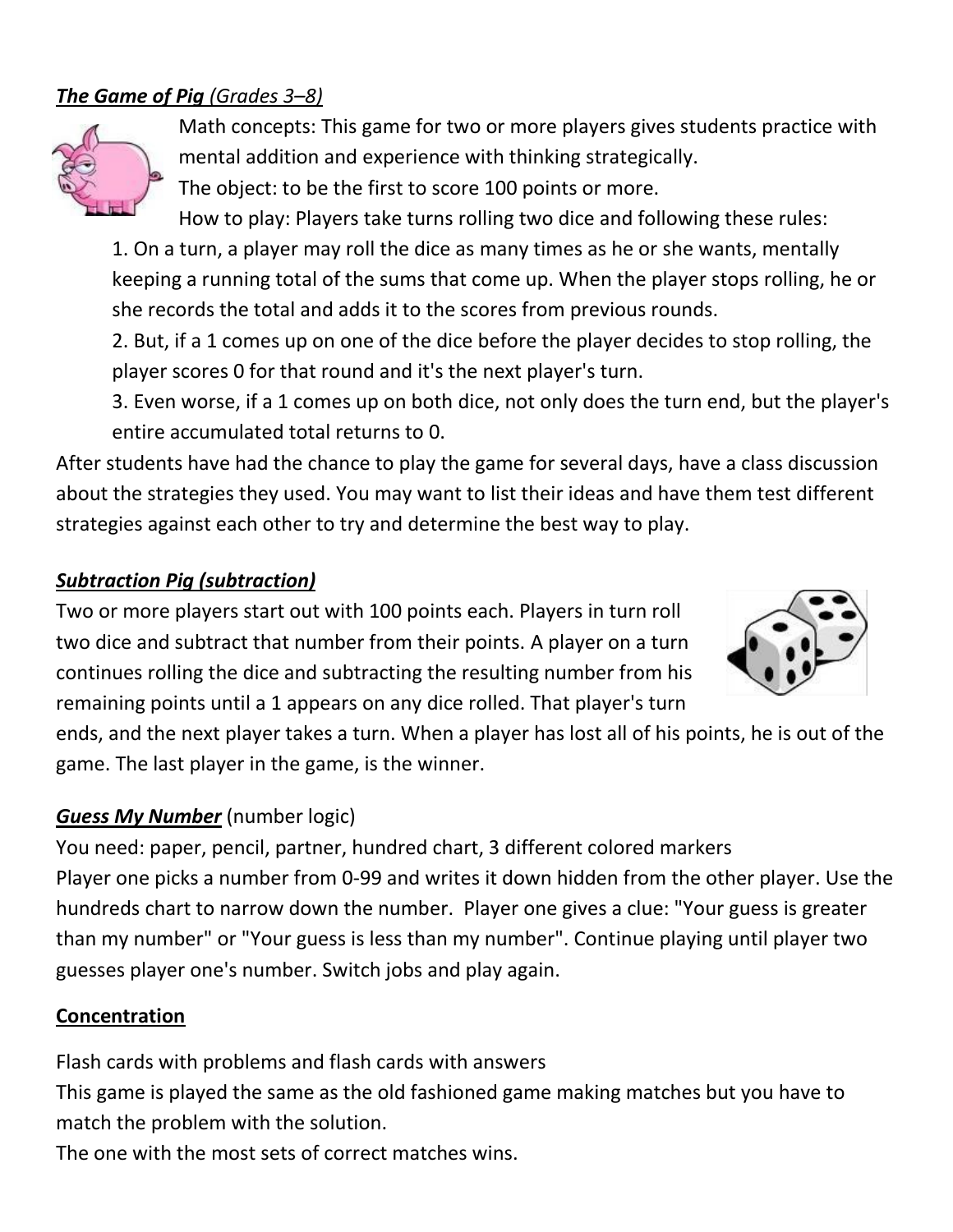# *Race for \$1.00*

Materials: 30 pennies, 10 nickels, 20 dimes, 1 quarter, a dollar, 2 dice, and a partner.

Directions:

Take turns. On your turn, roll the dice. The sum tells how many pennies to take. When you have 5 pennies, trade for a nickel. When you have 2 nickels, trade for a dime. When you have 2 dimes and one nickel, trade for a quarter. The first player to reach \$1.00 is the winner.

# *Game of 99*

The adding game of "99" is played with a deck of cards for a group of 3 to 5 players. Each child is dealt four cards and the remaining cards are left in the center. After a card is played the child needs to pick up a replacement card from the deck--or just plays short.

The object is not to go over 99. As a card is placed in the center , the child states the value of that card after it is added to the ones already played. So, if the first player plays a 7 he says, "Seven." If the next player plays an 8, he says, "Fifteen, " which is the total of  $7 + 8$ . Should the next player put down a 5, the statement would be "Twenty." this may sound boring, but there are so many wild cards that the students really love it. The first player to go over 99 is out of the game and the play continues until there is only one player left.

```
Ace = 12 = 23 = 34 = no value, reverse play
5 = 56 = 67 = 78 = 89 = \text{pass}, no value
10 = \text{minus } 10Jack = 10Queen = 10King = score goes to 99
```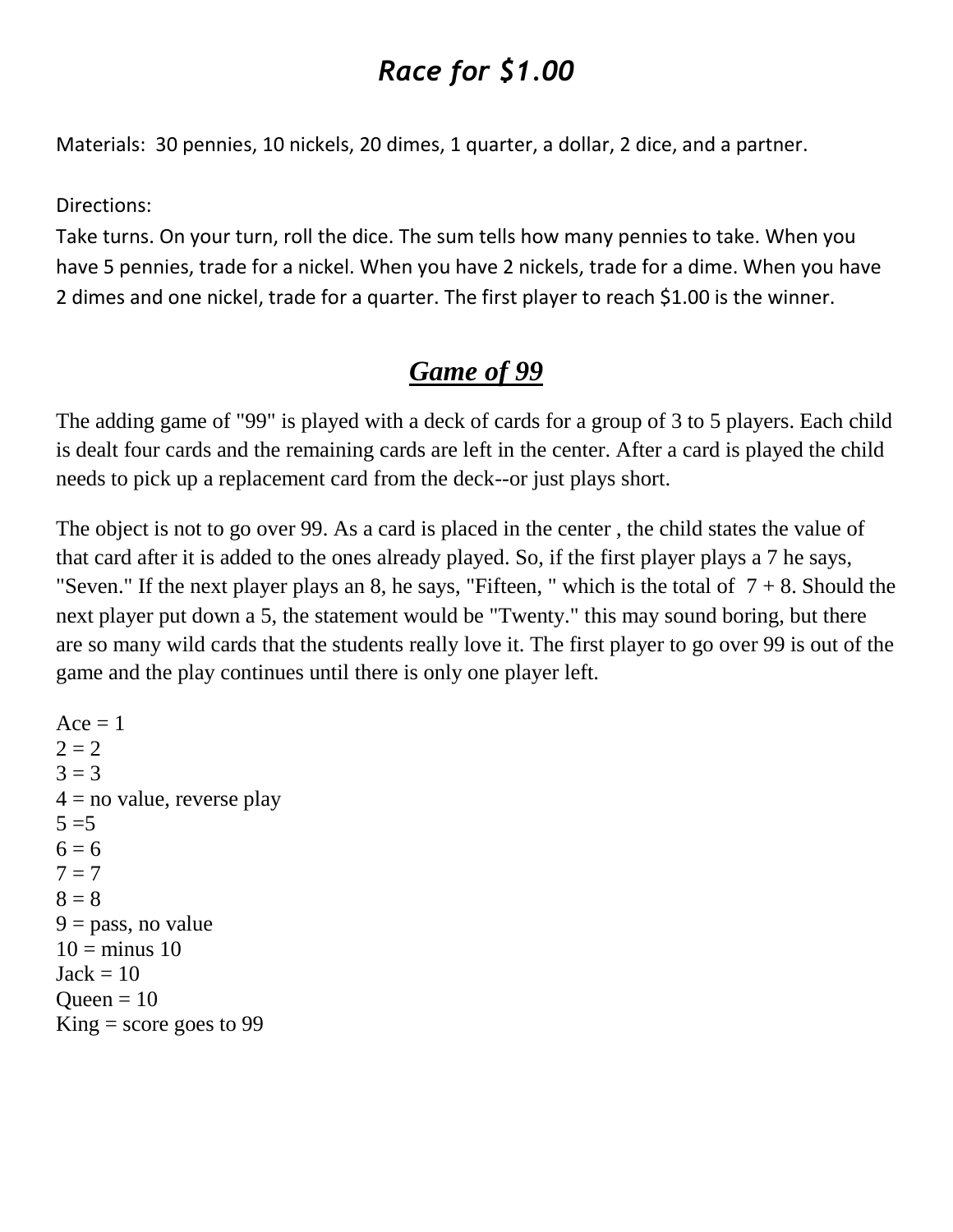## **Race for Math**

#### **Materials Needed**

Create on the board or on chart paper a grid numbered across 1 to 9 and down 1 to 9. The grid's squares should be large enough for students to write a readable number in.

#### **The Race**

Arrange the class into two or more teams and provide each team with a grid sheet. Decide whether you want students to practice addition, subtraction, or multiplication facts in this game of speed. When the chart is set, say "Go!" One person on each team races to the board and fills in any square on the math facts grid. For example, if you are reinforcing addition facts, the student writes the number 6 in the square at which the 4 column and the 2 row meet  $(4 + 2 = 6)$ .

Emphasize that it is important for all members of a team to watch what their teammates write. If any student on either team sees a mistake made by a teammate during the game, he or she can use his/her turn to correct that error.

If you make this a "quiet game," it will hold down the "ooooo's" that are sure to signal an error, and also further emphasize the importance of team members paying close attention to one another.

The first team to fill in all the squares on their grid is the winning team *if* all the answers on their chart are correct.

### **Concentration**

Flash cards with problems and flash cards with answers

This game is played the same as the old fashioned game making matches but you have to match the problem with the solution.

The one with the most sets of correct matches wins.

#### *Going to Boston: Math Facts: Primary to Intermediate*

This game requires three dice and pencil & paper.

In one turn, the first player rolls all three dice. The highest roll is put aside. The next two dice are rolled and the highest number is put aside again. The last die is rolled, and then all three dice are added together. The winner is whoever gets to a predetermined amount first, such as 100. Use a lower target for primary grades.

Variations on the game are adding the first two dice and multiplying the sum by the third; using any combination of addition, subtraction, multiplication or division to get the highest number possible, or just using two dice to practice basic math facts (addition, subtraction or multiplication).

### **Hundreds Chart Battleship**

Each person creates 5 ships on their own chart:

One 2 number ship One 5 number ship

Two 3 number ships Place a divider between the boards and play like normal battle ship calling out the fact and solving